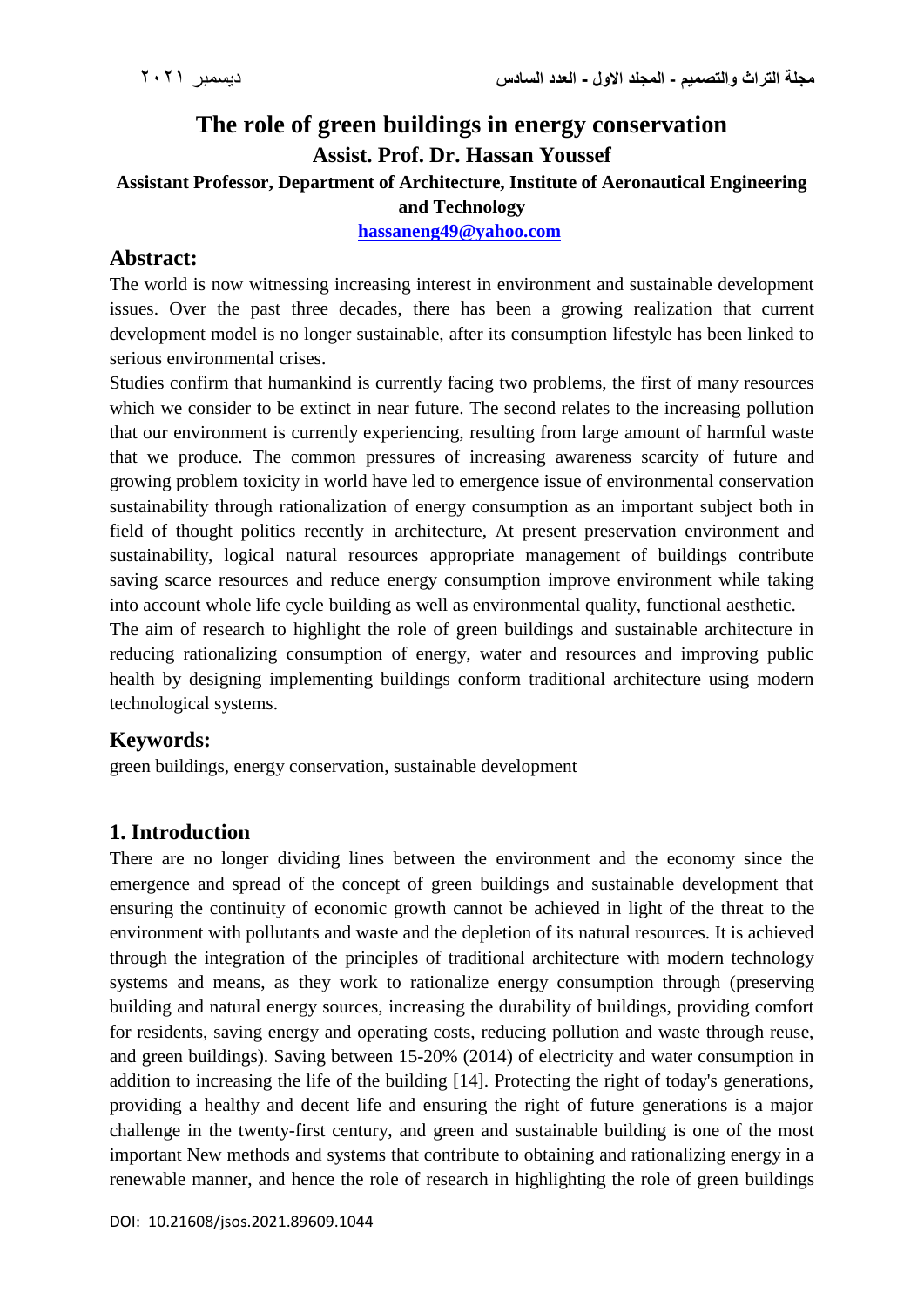as a One of the most important modern trends of architectural thought, which is concerned with the relationship between the building and its environment, whether natural or manufactured, and its role in rationalizing energy consumption.

#### **1.1 Research Problem**

Studies indicate that the construction sector alone consumes (40-50%) of energy consumption in the world according to a study [14] and that more than half of the natural primary resources (about three billion tons annually) are used in the field of building and construction, where traditional buildings produce a third of greenhouse gases. Therefore, the call continues to deal with the environment in a more balanced manner, especially by architects to search for design alternatives for modern buildings and to benefit from new and renewable natural energy sources in constructing green buildings that rationalize energy consumption.

#### **2.1 Research objective**

Getting to know the most important modern systems and design foundations for green buildings, accessing the most important technical and engineering standards for green buildings, benefiting from previous experiences (Dubai's experience in green buildings) and trying to apply them in Egypt and the Arab countries in order to benefit from natural and renewable energy sources and their role in rationalizing energy consumption in Egypt.

#### **3.1 Study Methodology**

The study methodology relied on addressing the general foundations for designing green buildings and an analytical study of Dubai's experience in constructing green buildings by addressing the green building regulation for Dubai Municipality and benefiting from global experiences in the construction and construction of green buildings and their role in rationalizing energy consumption and trying to apply it in Egypt. Figure 1 shows the general structure of the research .

### **- Results**

 $\Box$  Rationalizing energy consumption for green buildings by 24-50%, while traditional buildings consume 40% of global energy.

 $\Box$  Reducing carbon dioxide emissions from green buildings by 33-39%, while traditional buildings are responsible for emitting 35% of greenhouse gases.

 $\Box$  Reducing the generation of solid waste for green buildings by 70%, while traditional buildings produce 28% of solid waste and work to fill 40% of landfills.

 $\Box$  The average electricity consumption in green buildings is less than 100 kilowatts/m2/year, while traditional buildings consume about 200 kilowatts/m2/year.

 $\Box$  Providing water in green buildings through simple investments and changing water consumption behavior.

 $\Box$  Saving energy through behavioral change and the application of available low-cost technology. toy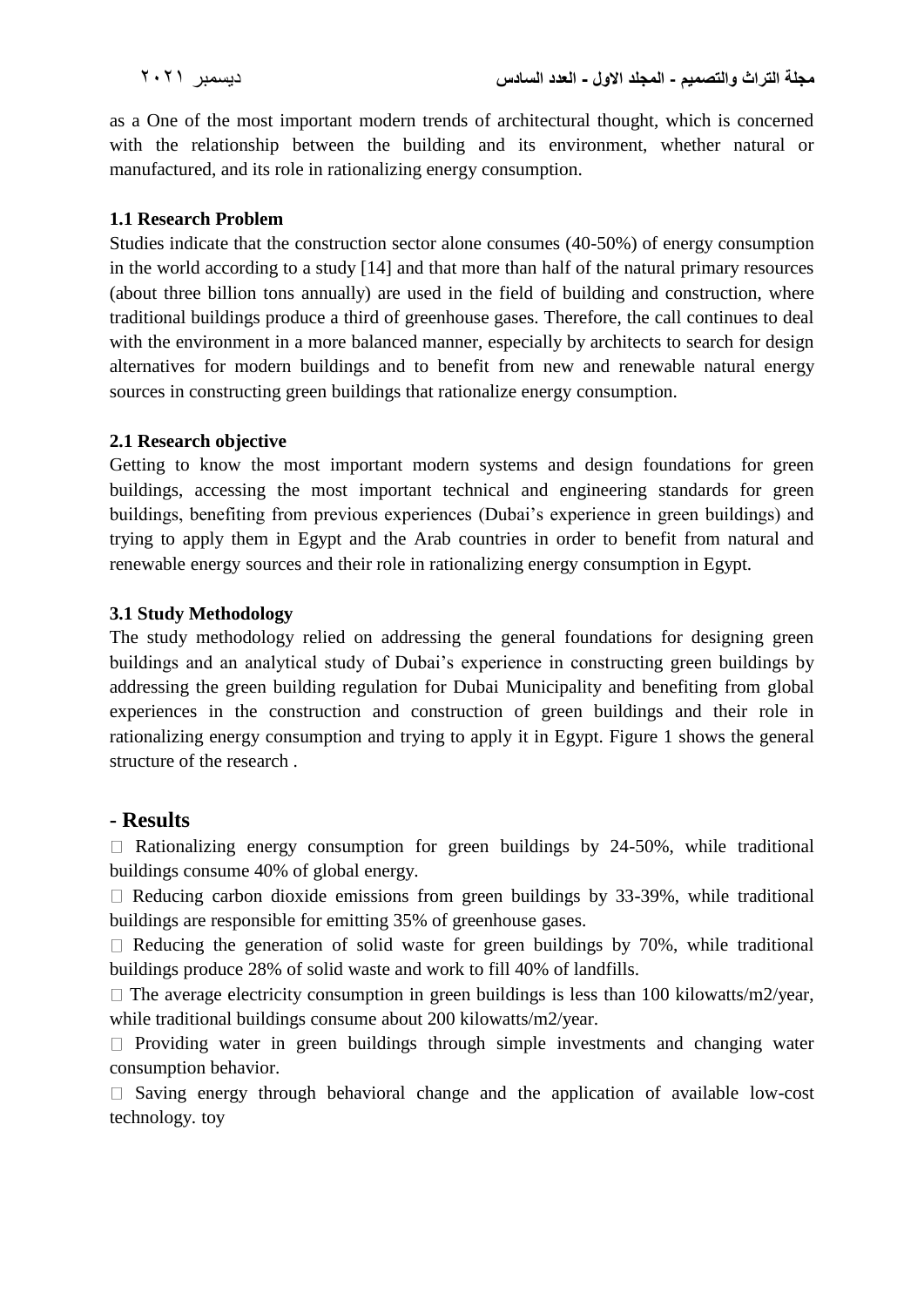# **Recommendations**

 $\Box$  The building design must take into account climatic factors such as heat, wind and rain, with attention to lighting and natural ventilation, and encourage the use of renewable energy for heating and cooling systems and rationalizing water use.

 $\Box$  Attention to the application of codes for energy saving and rationalization in buildings.

 $\Box$  The designer should encourage the reuse of waste and re-treatment of water for garden irrigation and hygiene uses.

Taking into account the use of less land more efficiently, in order to reduce the required land areas, including fewer walking distances.

 $\Box$  Using modern technology in the infrastructure of housing and linking it electronically to the networks of cities and neighborhoods.

 $\Box$  Building legislation, infrastructure and local management systems must be developed in order to comply with the requirements of cities

 $\square$  Sustainable.

Attention to the planning systems and building legislation of flexibility and adaptability to accommodate those proposals.

 $\Box$  Expansion of building codes to include all aspects of architecture to accommodate modern technology, ways to save energy, and requirements of green architecture.

 $\Box$  Focusing on the use of renewable energy sources in advanced economic ways such as solar energy, wind energy, bioenergy, hydroelectricity and underground energy, and benefiting from Dubai's experience in green construction.

 $\Box$  Benefiting from Dubai's experience in developing strategic visions to activate the idea of green construction.

 $\Box$  Use of recyclable building materials.

 $\Box$  Reuse of water used in buildings.

 $\Box$  Benefiting from directing buildings by placing solar cells on top of the roofs of buildings.

 $\Box$  Take advantage of rain water and reuse it, as in the examples shown in the research.

 $\Box$  Rely on natural lighting and take advantage of it.

 $\Box$  Use of VOC-free paints, sealing adhesives, and formaldehyde-free materials.

 $\Box$  Use of low flow sanitary equipment in bathrooms and kitchens.

 $\Box$  Drip irrigation in green areas.

 $\Box$  Using types of glass that reduce the heat load inside the interior spaces.

### **References:**

[1] eabd aljawad , 'asma' (2010) , "astighlal aleimarat almustadimat waleimarat fi tarshid aistihlak altaaqat , bahth manshur" , almajalat alhandasiat , kuliyat alhandasat , jamieat al'azhar , s 50.

[2] layihat almubanaa alkhadra' (2011) - manshur ealaa mawqie alkutrunaa lihukumat wabaladiat dubay www.dm.gov.ae

[3] mubadarat dubay liliastidamat aleaqaria (2014) , altabeat al'uwlaa -.

[4] muhamad , khalid (2016) , "tutibyq mafahiym almabani alkhadra')" dirasat halat alkhartum alkubraa (, majistir wadirasat alealya jamieat alsuwdan lileulum waltakhtitya s 71.